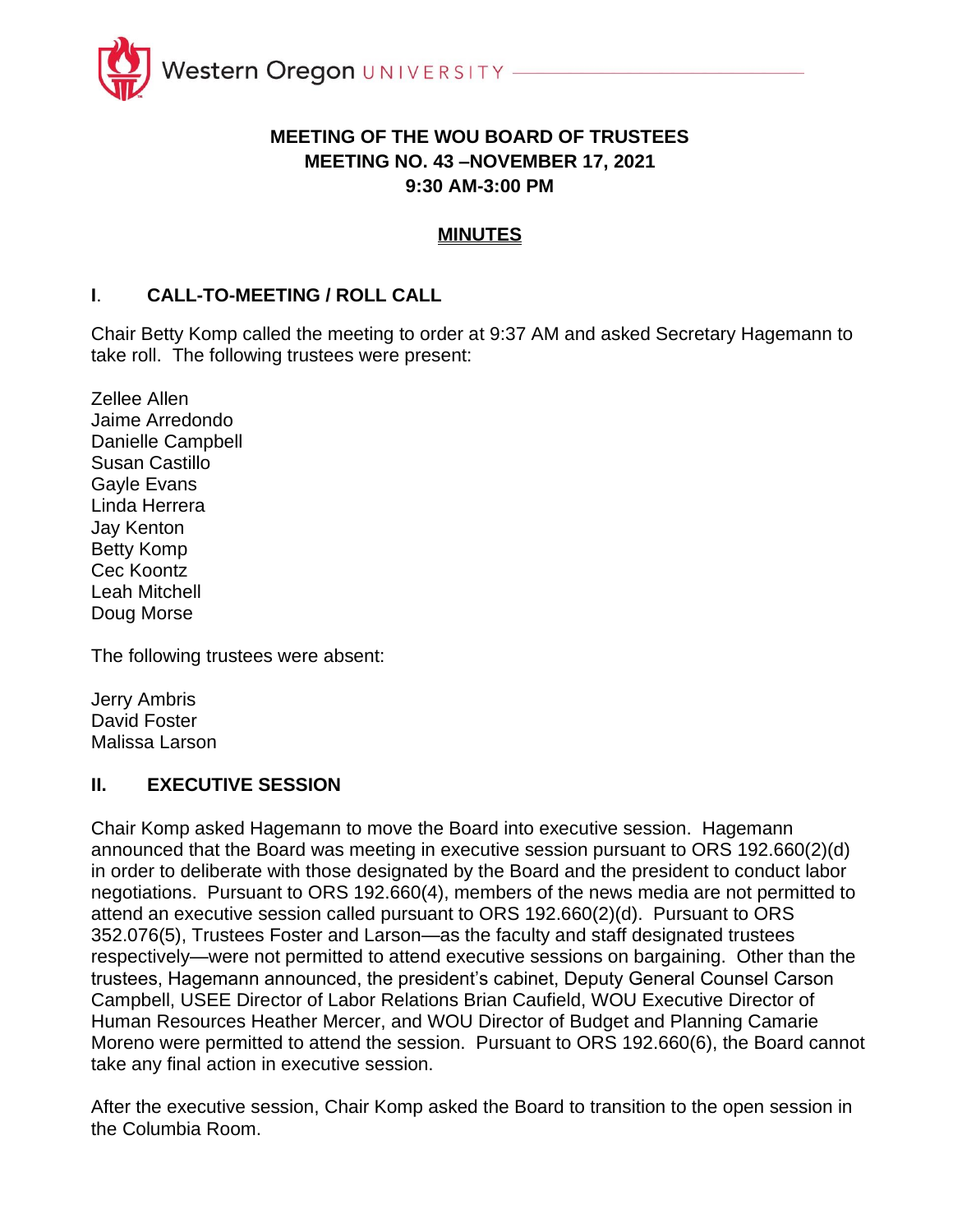

Because of the move from the executive session, Chair Komp asked Hagemann to confirm the roll call for the open session. The following trustees were present:

Zellee Allen (joined meeting at 10:55 AM) Jaime Arredondo Danielle Campbell Susan Castillo Gayle Evans David Foster Linda Herrera Jay Kenton Betty Komp Cec Koontz Malissa Larson Leah Mitchell (joined meeting at 11:13 AM) Doug Morse

The following trustees were absent:

Jerry Ambris

### **III. CHAIR'S WELCOME**

Komp welcomed the Board to its first in-person meeting in nearly two years. She reminded trustees of the comment cards at their tables.

### **IV. CONSENT AGENDA** (Appendix A)

- 1) Meeting Minutes:
	- a) June 9, 2021
	- b) September 10, 2021
- 2) FY22 Management Report (As of September 30, 2021)
- 3) Education Advisory Board (EAB) Contract Approval
- **4)** Removing the President from committee designation

Chair Komp called for a motion to approve the consent agenda as included in the written docket materials. Koontz moved approval and Larson seconded the motion. The following trustees voted in favor of the motion:

Jaime Arredondo Danielle Campbell Susan Castillo Gayle Evans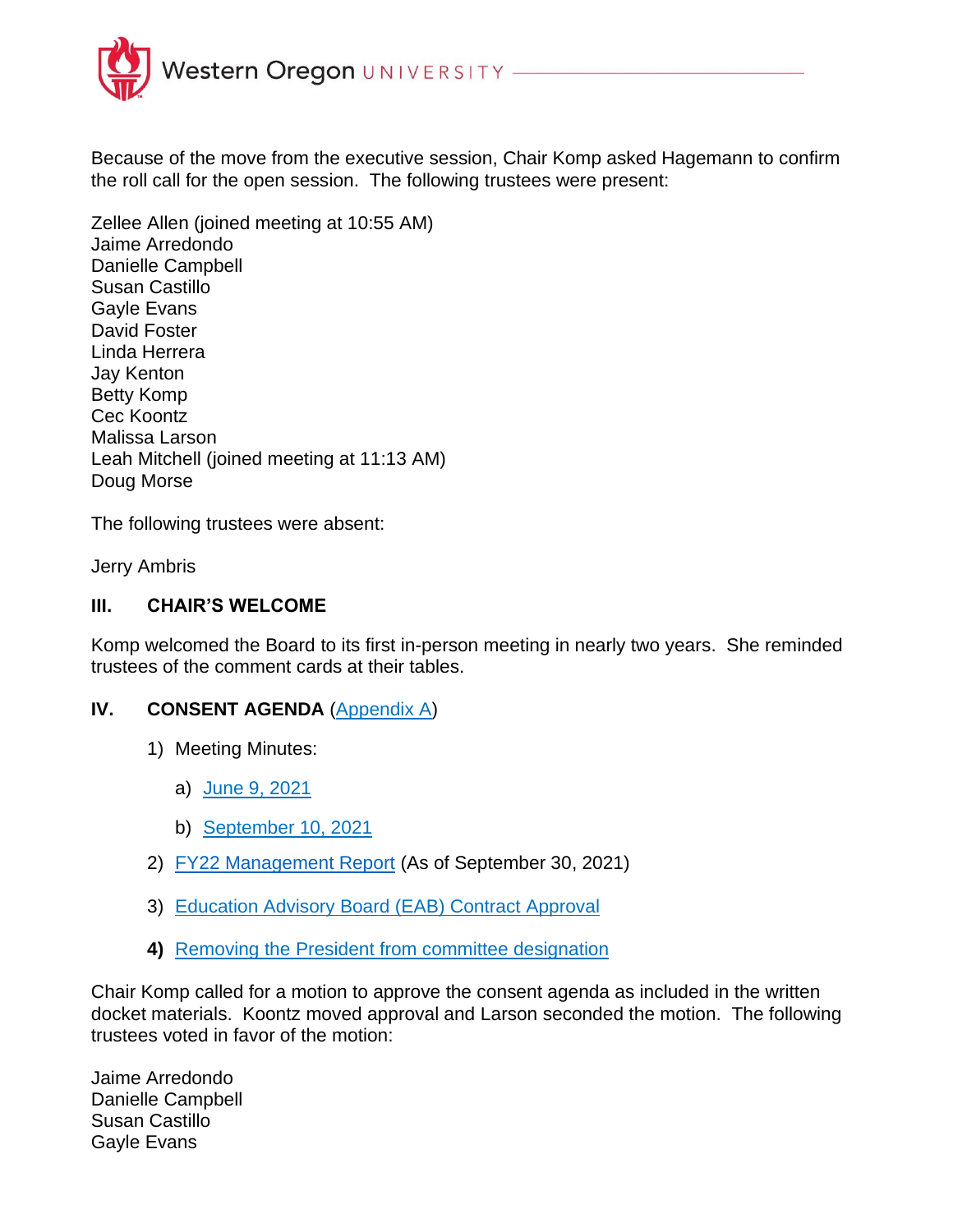

David Foster Linda Herrera Betty Komp Cec Koontz Malissa Larson Doug Morse

Kenton is non-voting. No trustees opposed the motion. No trustees abstained from the motion.

The motion passed.

## **V. PUBLIC COMMENT**

Chair Komp asked Hagemann if any individuals were signed up for public comment. After HB2560 in the 2021 legislative session, boards and commissions that offer public comment need to offer both an in-person and virtual option. Hagemann noted to the Board that both options were communicated to everyone on the meeting notice list and a reminder was sent to the shared governance groups. No one was signed up for virtual public comments and one person—Dr. Mark Perlman—was signed up for in-person public comment.

Dr. Perlman addressed the Board regarding his layoff from the Article 15 program curtailment process. Perlman opined to the Board that former president Fuller's representation of the budget circumstances was untrue and the Board believed him. He expressed dismay that Article 15 and other efforts dismantled the institution as it was known.

### **VI. STAKEHOLDER UPDATES**

## **1) SHARED GOVERNANCE**

a. ASWOU

Chair Komp recognized ASWOU President Logan Jackson for a brief ASWOU report. Before starting the ASWOU update, Jackson was joined by ASWOU Vice President Devin Thongdy and ASWOU Senate President Elizabeth Braatz. Jackson covered the following topics with the Board: textbook affordability, cultural competence, legislation regarding student governments, legislation regarding mental health resources. Thongdy described internal projects on which he is working, including ASWOU restructuring, recruitment and retention of students, the planning of a student town hall, and building of an equitable community. Braatz described the Senate's agenda as including ASWOU organic documents and the upcoming legislative session. Herrera asked Jackson if ASWOU was working with faculty regarding the cultural competence initiatives within the curriculum.

b. Faculty Senate

Chair Komp recognized Faculty Senate President Dr. Elisa Maroney for a brief Faculty Senate report. Maroney covered the following topics with the Board: recognition of Dr. Leigh Graziano's service last year as Faculty Senate President, curriculum development, lack of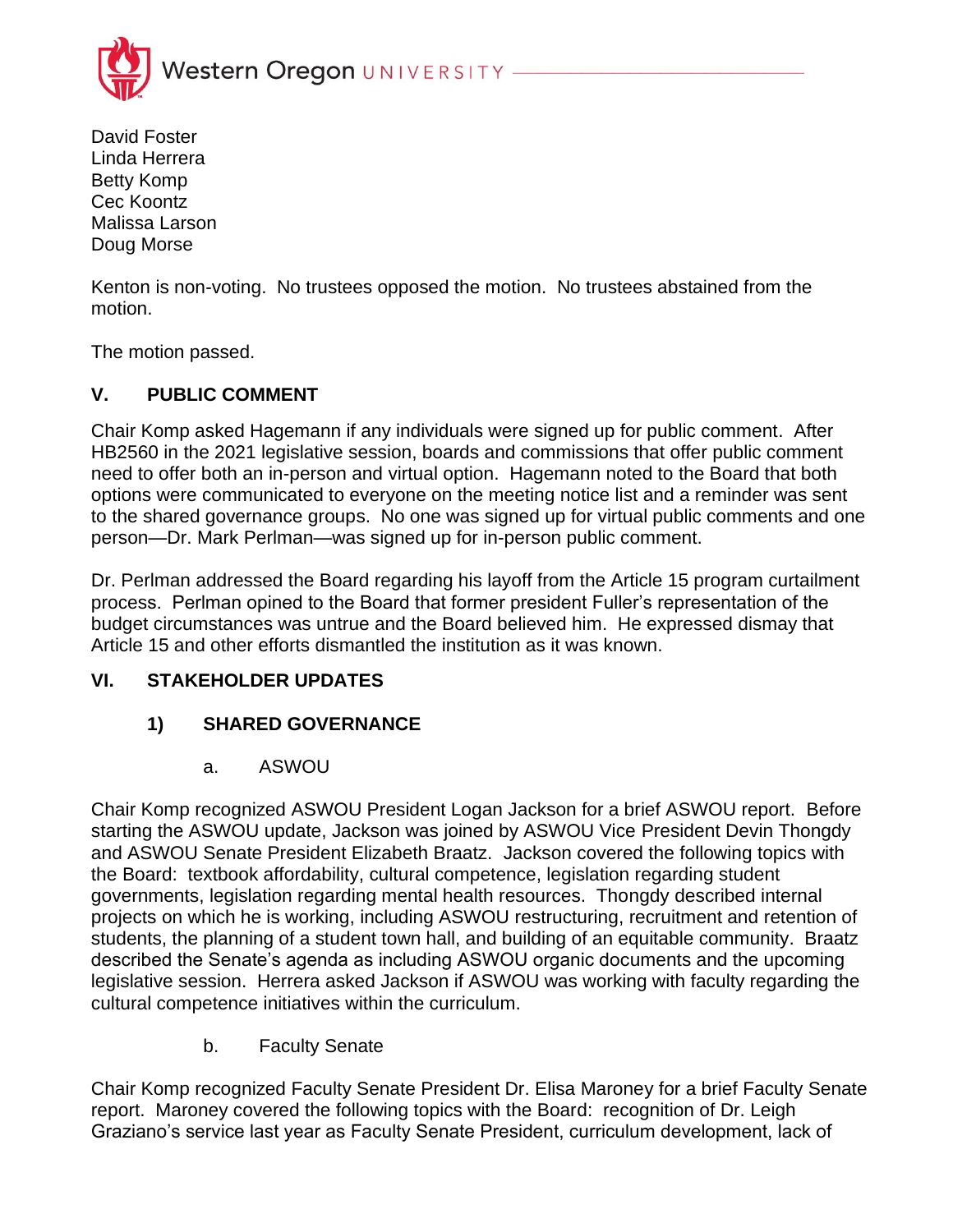

trust and low morale, and recognition of Dr. Mark Perlman for his service, both to WOU and WOUFT.

c. Staff Senate

Chair Komp recognized Staff Senate President Jenna Otto for a brief Staff Senate report. Otto covered the following topics with the Board: challenges of the past year, including layoffs and turnover, work with SEIU on the development of a staff survey, partnership with Human Resources on various policies, including vacation buyout and bereavement leave, work on morale and participation, including staff recognition programs, establishment of a set, regular staff senate meeting time, and work on supervisor training for performance evaluations.

## **2) UNIONS**

a. SEIU

Chair Komp recognized SEIU Sublocal 082 President Jackson Stalley for a brief SEIU report. Stalley covered the following topics with the Board: constructive engagement with SEIU under President Kenton and his cabinet, impact of thin ranks after layoffs and departures, role of current employees in retaining other colleagues, and classified employee role in front-line work with students.

b. WOUFT

Chair Komp recognized WOUFT President Dr. Melanie Landon-Hays for a brief WOUFT report. Landon-Hays covered the following topics with the Board: strengthening the WOUFT steward program, faculty morale, impact on COVID on faculty, including transition to on-line environment and the mental health of students, scope of current reopener bargaining, and WOUFT faculty survey results.

## **VII. BREAK**

Chair Komp called for a 15-minute break.

## **VIII. COMMITTEE REPORTS**

# **1) ACADEMIC AND STUDENT AFFAIRS COMMITTEE (ASAC)**

Chair Komp called on ASAC Chair Jaime Arredondo to offer a brief ASAC update. Arredondo updated the Board on the following topics: November 2 ASAC meeting, participation and presentations from undergraduate and graduate students, "lessons learned" showcase, and discussion of student survey on course modality. Arredondo outlined some of the key takeaways from the student survey, including the importance of flexibility and that the greatest proportion of students wanted *some* on-line component in their course schedules.

# **2) EXECUTIVE, GOVERNANCE AND TRUSTEESHIP COMMITTEE (EGTC)**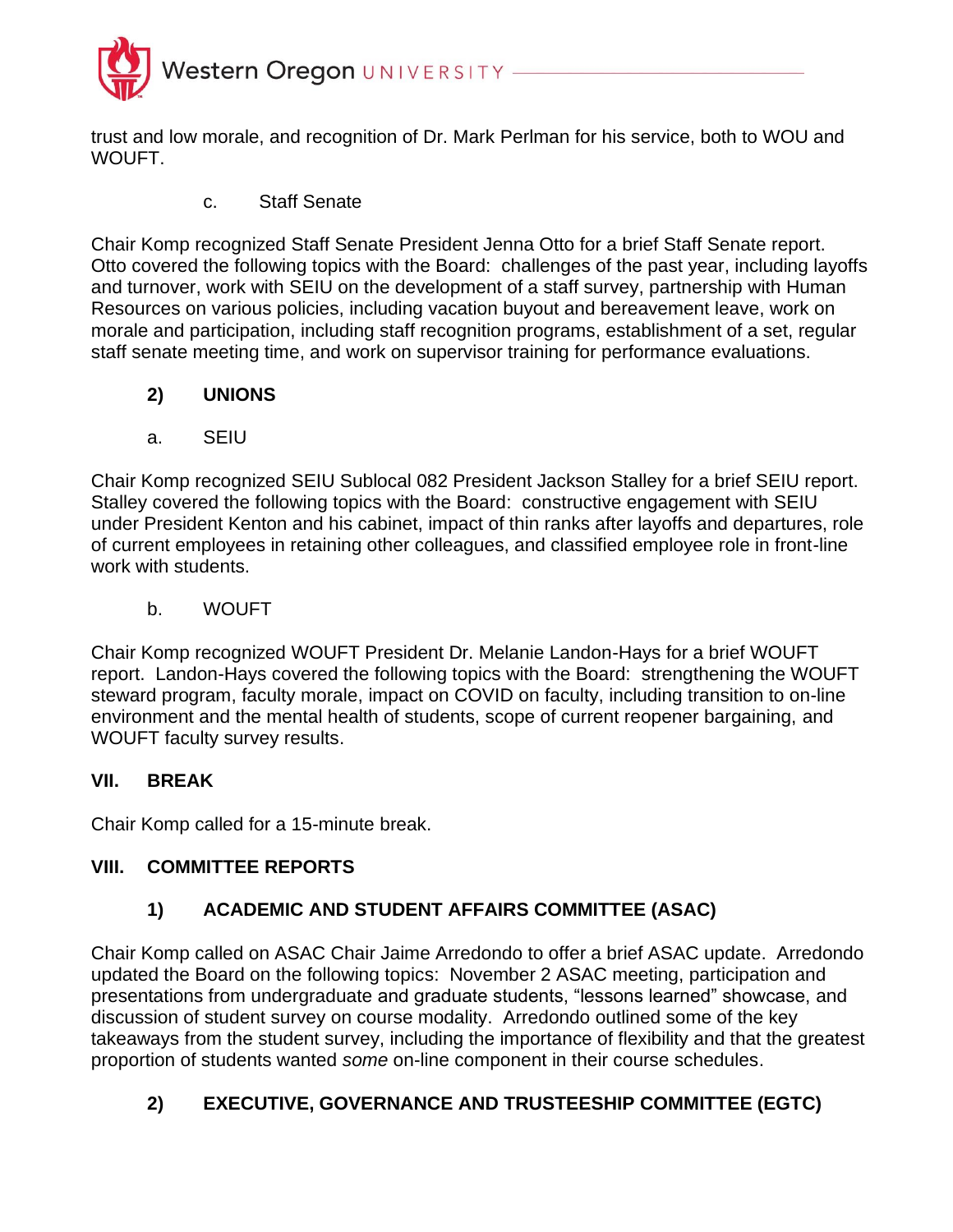

Chair Komp updated the Board on EGTC deliberations. Komp updated the Board on the following topics: the amendment to the Board Statement on Board Committees to remove the president from EGTC membership, the presidential search, board vacancies, and 2021-2022 EGTC workplan.

# **3) FINANCE AND ADMINISTRATION COMMITTEE (FAC)**

Chair Komp called on FAC Chair Cec Koontz to offer a brief FAC update. Koontz updated the Board on the following topics: November 4 FAC meeting, review of the EAB contract and the management report that the Board considered on the consent agenda, settle up of the Public University Support Fund (PUSF), UBAC report, Freedom Center report, including a Hispanic Heritage Month event, capital projects update, including the Monmouth Avenue steam pipe project, human resources update, and investment and returns from the quasi-endowment for DEI efforts.

## **IX. ACTION ITEMS**

## **1) New Degree Approval: BS-BAS Data Analytics**

Chair Komp recognized Arredondo and Provost Dr. Rob Winningham to introduce the proposed new degree in Data Analytics. Provost Winningham asked Computer Science Division Dr. Breeann Flesch to join him in the presentation. Flesch described the "big data" approach to the new degree program, the program's emphasis as different from other programs in the state, the importance of the Industry Advisory Board, and the interdisciplinary nature of the proposed program.

Morse shared that he could not support the proposal enough and observed that there might be space for a hybrid instructional approach to the degree program. Trustee Herrera noted that there was capacity for bridge programs and collaboration with community colleges. Trustee Mitchell echoed her support and that industry is looking for employees trained with these skills. After presentation and discussion, Komp called for a motion to approve the new BS/BAS in Data Analytics as presented and included in the written docket materials. Morse moved approval and Koontz seconded the motion. The following trustees voted in favor of the motion:

Zellee Allen Jaime Arredondo Danielle Campbell Susan Castillo Gayle Evans David Foster Linda Herrera Betty Komp Cec Koontz Malissa Larson Leah Mitchell Doug Morse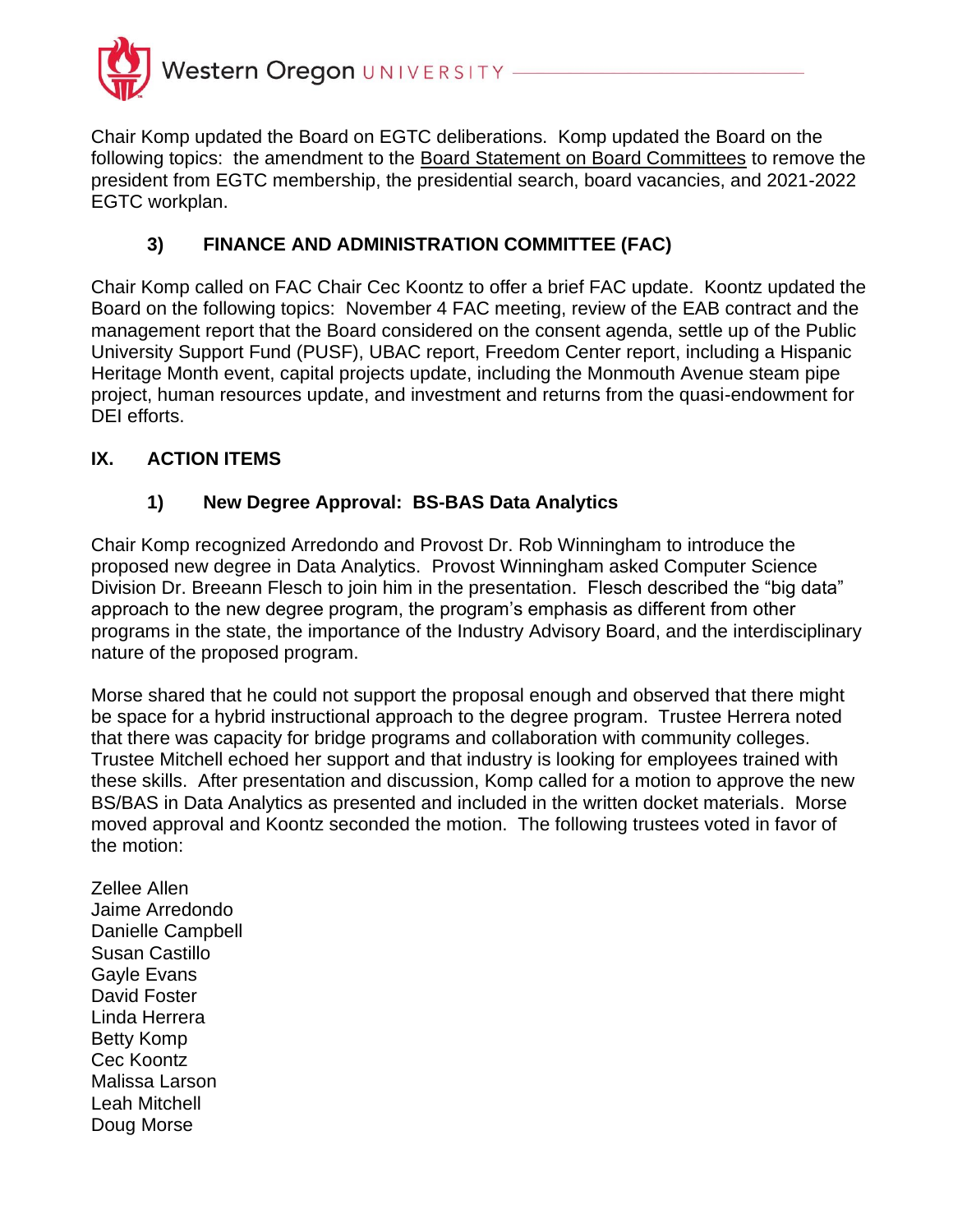

Kenton is non-voting. No trustees opposed the motion. No trustees abstained from the motion.

The motion passed.

# **2) FY2022 Budget Revision**

Chair Komp called on Koontz and Vice President for Finance & Administration Dr. Ana Karaman to introduce the FY2022 budget revision. Karman asked Director for Budget and Planning Camarie Moreno to join her for the presentation as well. Karaman described the different components of the budget and started with the Education & General Fund. She observed the budget was projected to carry a \$2.2M deficit, but that there were several notes to make, including the impact of one-time federal funds (the deficit would have been \$5.2M without these funds), the outsized impact of the on-line fee, and the enrollment projection. Karaman noted that even though enrollment—projected at a 10% decline—was actually 12.2%, the tuition revenue projection was not changed because of the mix of students. Karaman reviewed attrition rate assumptions and the university's share of the Public University Support Fund (PUSF) from the state.

Trustee Allen asked about compensation assumptions and Karaman observed that compensation increases—other than SEIU steps and WOUFT promotion steps—were not incorporated into the budget proposal. Allen asked for a forecast or some idea of what the compensation increases might be and Karaman stated that the university costs the state's SEIU settlement for information. Allen stressed it was important to at least have an idea of the impact of compensation increases in building and approving the budget.

Trustee Evans asked about which elements of compensation were included and which were not. She asked about the impact of the Article 15 changes and whether or not the university had realized all of the savings from those efforts. Karman pivoted to a discussion of the expenses, most of which were personnel. She described necessary investments, such as those in enrollment management, included in this fiscal year. Evans inquired if the budget incorporated a vacancy rate and Karaman noted that she has started to present a vacancy report to the Finance & Administration Committee. Karaman described how the Finance & Administration Committee reviews the management report and how it is included on the full Board's consent agenda. President Kenton described efforts to retain key bilingual staff and Trustee Larson asked about equity and retention efforts across campus as opposed to in particular offices. Kenton offered that he had started conversations about an unclassified compensation system. Karaman reviewed transfers in and transfers out of the budget, most notably the transfer to Athletics to accommodate the addition of men's soccer.

Karaman also noted that the university was reimbursing itself \$3M for payroll as permitted by the American Rescue Plan. With the \$2.2M deficit after the ARP federal reimbursement, Karaman shared that the university's fund balance would move to 12.98%. Karaman also noted that auxiliaries were faring better than had been projected, but the university was still paying close attention to debt service in auxiliaries. She stressed again that the federal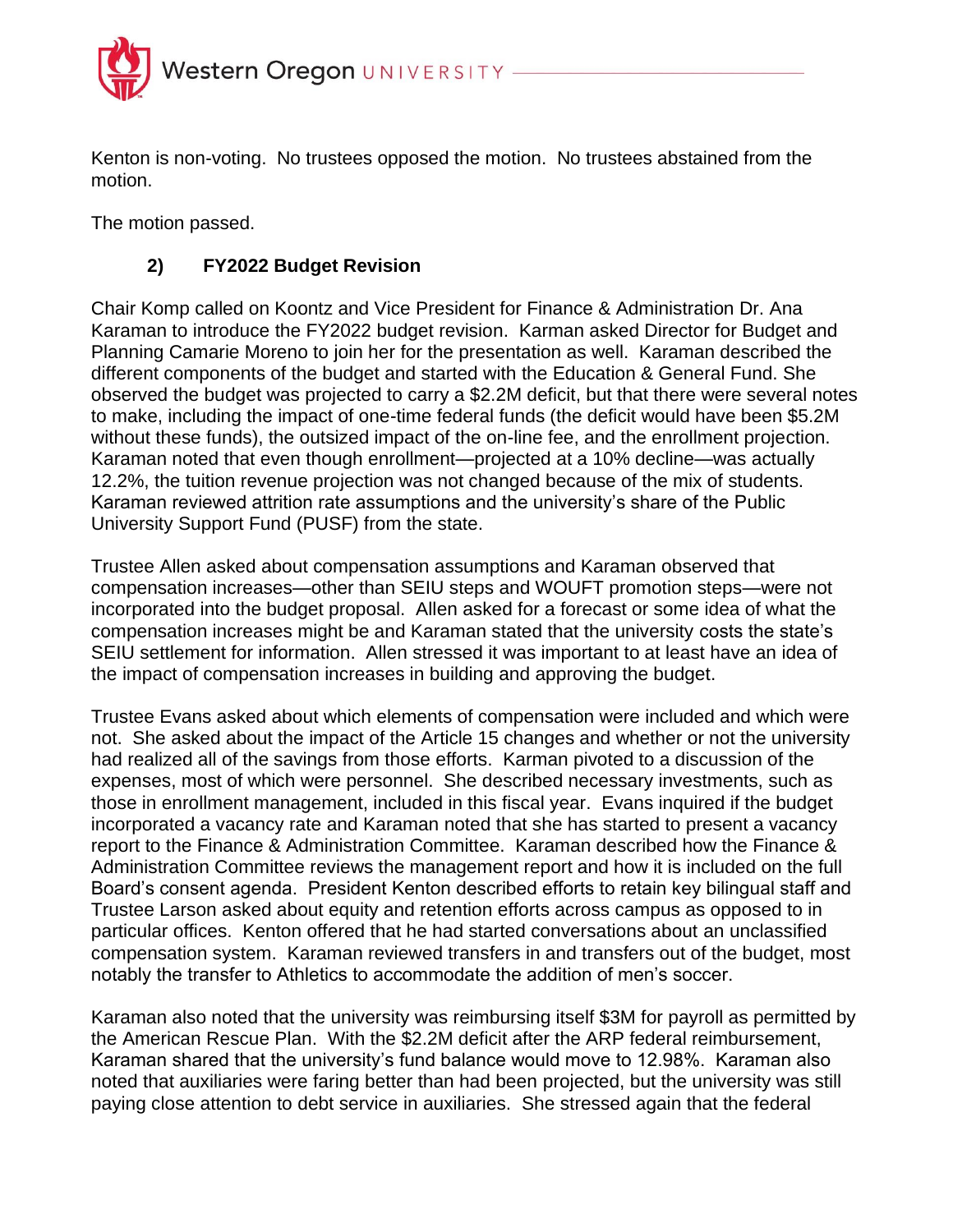

reimbursement played a significant role in the university's budget deficit for the current fiscal year.

After presentation and discussion, Komp called for a motion to approve the FY2022 Budget Revision as presented and included in the written docket materials. Morse moved approval and Koontz seconded the motion. Before the roll call, Evans shared that she would like the university to consider revision to the policy that permitted vacancy savings to remain at the unit level, particularly during a budget deficit.

The following trustees voted in favor of the motion:

Zellee Allen Jaime Arredondo Danielle Campbell Susan Castillo Gayle Evans David Foster Linda Herrera Betty Komp Cec Koontz Malissa Larson Leah Mitchell Doug Morse

Kenton is non-voting. No trustees opposed the motion. No trustees abstained from the motion.

The motion passed.

## **X. PRESIDENT KENTON: Enrollment (Cabinet full reports in Appendix B).**

Chair Komp recognized President Kenton for his enrollment presentation. Kenton started with a historical review of enrollment data, including declines in undergraduate and graduate enrollment and enrollment trends in some of the larger academic programs on campus, including Business, Criminal Justice, Psychology, Education, and Health & Exercise Science. Kenton stressed the importance of institutional research in order to understand the causes of the enrollment decline. Kenton offered a preliminary view of positive application data for Fall 2022. Kenton also highlighted strategies designed to enhance enrollment, including working with EAB for transfer, adult learner and graduate enrollment, Ruffalo Noel Levitz on fee remission strategies, introduction of men's soccer and the creation of a partnership specialist to explore public and private partnerships. Throughout the conversation about the historical data and current terrain and strategies, Kenton queried the Board on what type of institution should the university be and who should be the next president to lead the institution through that inquiry. In addition to the current strategies, Kenton discussed traditional marketplaces, the impact of WOU:Salem, the move to become a Hispanic-Serving Institution (HSI), and possible healthcare-related graduate programs.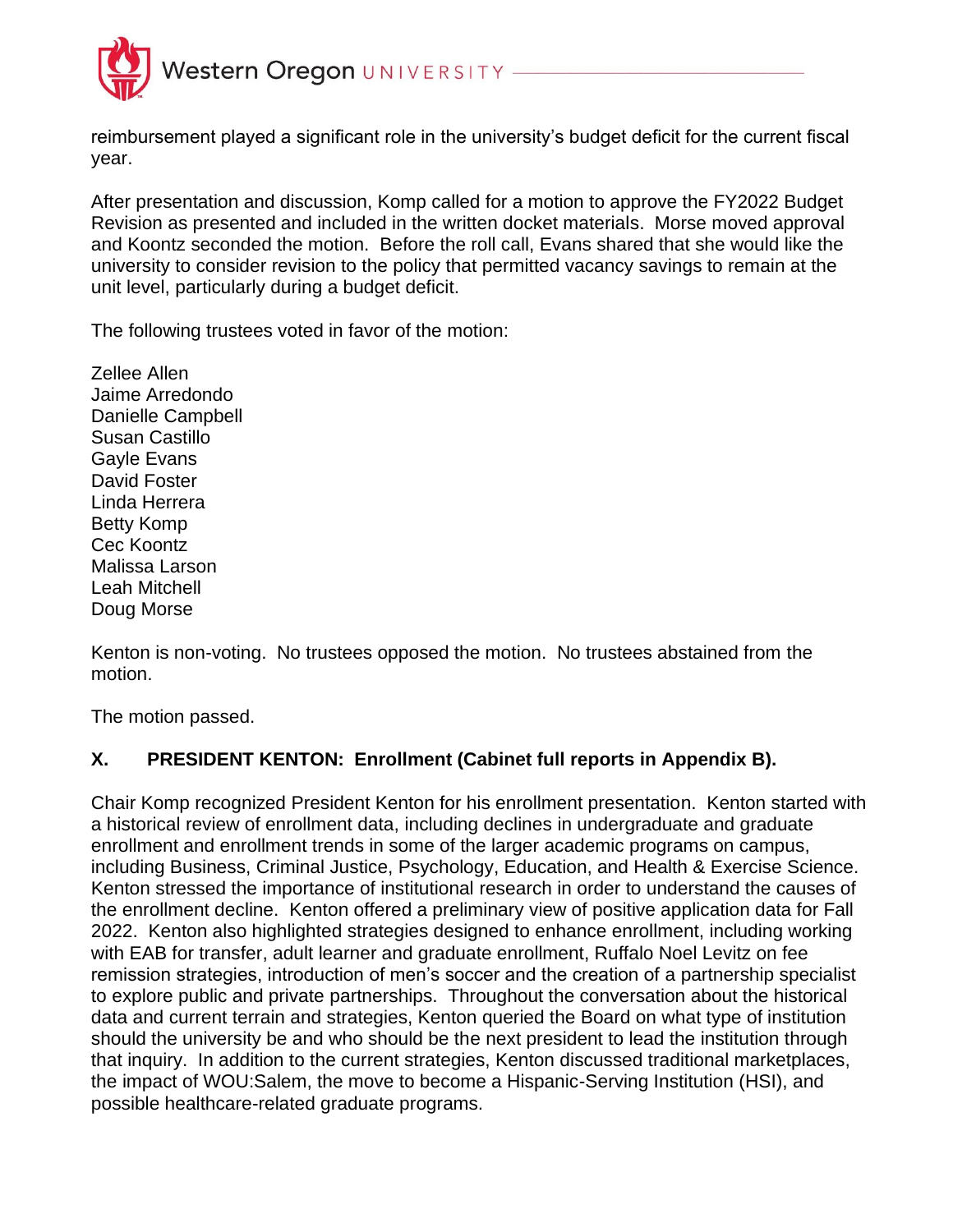

Kenton opened the presentation to the Board for conversation. Evans stressed the need to leverage WOU's uniqueness and asked whether or not there were federal resources available for infrastructure. Kenton offered that WOU was well-positioned on its current trajectory to meet the needs of the HECC Strategic Roadmap. Castillo offered that the university needed to remain flexible and responsive to new opportunities. Komp echoed that the university had gone through many transformations in the past. Kenton added that the university was gaining a reputation with LGBT+ students. Komp asked Trustee Campbell—as the designated student trustee—for some insights. Campbell shared that she likes the WOU community and its smallness. Morse noted that change and accountability were going to be key as the university embarks on strategies to adapt. Foster shared Morse's comments about change and how to harness the campus to embrace and participate in change. Evans complemented Kenton on transparency and how information helps the Board be a strategic partner.

## **XI. BREAK**

Chair Komp called for a 15-minute break.

## **XII. PRESIDENTIAL SERACH CONVERSATION—ANTHEM EXECUTIVE**

Chair Komp recognized Michael Ballew and Scott Watson from Anthem Executive, the search firm hired to assist the Board and the university with its presidential search. Ballew and Watson joined the Board to facilitate an open conversation on the characteristics, skills and experiences the Board would value and expect in the next president. Before Anthem's presentation, Komp asked Evans to set the stage for the presentation and a status update on the search. Evans outlined the process to select Anthem as the search firm and the desire to find the right president for WOU. Ballew described the stakeholder meetings in which Anthem engaged in order gather information about what the campus would like to see in a new president. He described Anthem's approach to executive searches as competency-based. He shared that most people know *what* a president does; Anthem and the search committee's work would focus on *which* president would help WOU the most to achieve those objectives. Ballew asked trustees for comments on what they would like to see in the next president.

Allen highlighted the need for positive marketing in order to grow the university. Mitchell offered that the next president should be transparent and one that could balance the current culture with where the university would like to be. Koontz observed her previous service on the last presidential search committee and strategic plan committee and noted that change is probably more important now than it was previously. Arredondo shared a story about the character of WOU and the type of student it attracts—offering that the person about whom he spoke was his brother, a WOU graduate and current teacher. Ballew thanked the trustees for the observation and commented that the university might need to clarify its pursuit of HSI status because some had the impression that HSI status was only used to obtain financial resources. Komp encouraged the Board and Anthem to understand the breadth of the type of students served by WOU. Evans urged the Board and university to embrace the authentic support offered to students. Larson stated that there was much effort on campus to support students, but, the campus likely needed to do more in supporting cross-cultural students coming to campus. Koontz shared that the campus also needed to find other ways in which make employees feel valued and supported. Foster added that a new president would need